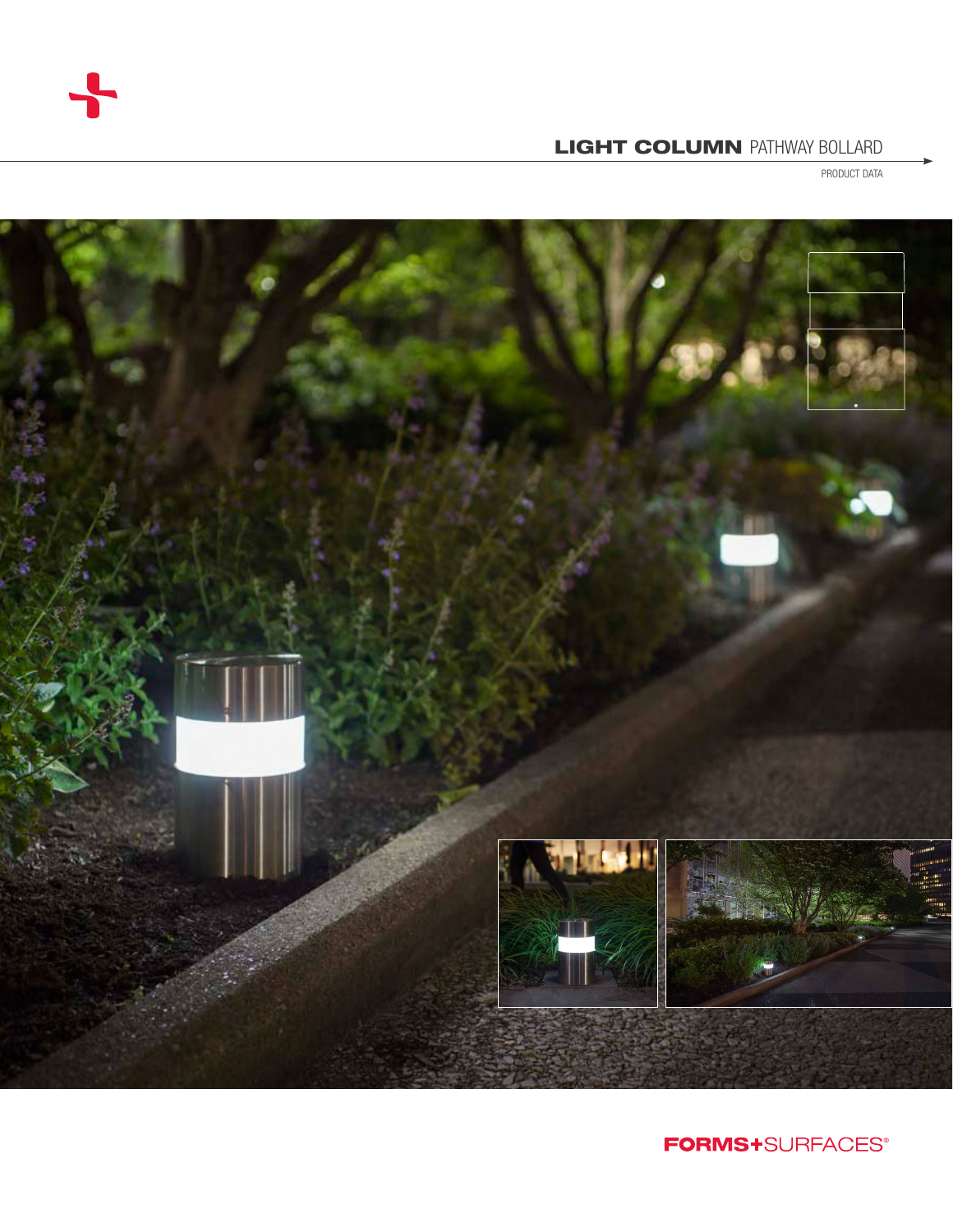

# LIGHT COLUMN PATHWAY BOLLARD

### PRODUCT DATA

Sleek in stainless steel, the versatile Light Column Pathway Bollard readily integrates into a wide range of settings. Pathway Bollards have a compact overall height of 9.75" and are available in 5" or 6" diameters to match our other Light Column fixtures: Light Column Bollards in illuminated, RGBW, non-illuminated, and security core variations, and Light Column Pedestrian Lighting. Light Column Pathway Bollards feature high-performance Cree® LEDs.

## MATERIAL & CONSTRUCTION DETAILS INSTALLATION & MAINTENANCE

| <b>CONFIGURATIONS</b>                                                                                                                                                                                                | <b>MATERIALS &amp; FINISHES</b>                                                                                                  | <b>INSTALLATION</b>                                                                                                    |  |
|----------------------------------------------------------------------------------------------------------------------------------------------------------------------------------------------------------------------|----------------------------------------------------------------------------------------------------------------------------------|------------------------------------------------------------------------------------------------------------------------|--|
| • Light Column Pathway Bollards are<br>available in two sizes. Series 500<br>columns use 5" (127 mm) diameter<br>tubular stainless steel; Series 600<br>columns use 6" (152 mm) diameter<br>tubular stainless steel. | • Pathway bollards have a tubular stainless steel column, white-<br>frosted acrylic lens, and a stainless steel head cap.        | • Standard mounting is surface mount with 3/8" thick stainless<br>steel base plate, slotted for rotational capability. |  |
|                                                                                                                                                                                                                      | • Standard stainless steel finish is Satin with Ceramiloc finish. See<br>below for details.                                      | • Stainless steel mounting hardware sold separately. Templates are<br>available upon request.                          |  |
|                                                                                                                                                                                                                      | • For optional powdercoat colors see the Forms+Surfaces<br>Powdercoat Chart, Custom RAL colors are available for an<br>upcharge. | • Installation of a surge protector as part of each units wiring is<br>recommended.                                    |  |
| <b>WEIGHT</b>                                                                                                                                                                                                        | <b>LEDS &amp; DRIVERS</b>                                                                                                        | <b>MAINTENANCE</b>                                                                                                     |  |
| • Series 500: 10 lbs $(4.5 \text{ kg})$                                                                                                                                                                              | • Custom LED board with Cree® LEDs.                                                                                              | • Metal surfaces can be cleaned as needed using a soft cloth or                                                        |  |
| • Series 600: 13 lbs (5.9 kg)                                                                                                                                                                                        | • Features advanced LED technology with 14W, 3000K warm white<br>and 4000K neutral white LEDs.                                   | brush with warm water and a mild detergent. Avoid abrasive<br>cleaners.                                                |  |
|                                                                                                                                                                                                                      | • LED driver includes high efficiency, constant output current, with<br>over-voltage, short circuit, and overload protection.    |                                                                                                                        |  |
|                                                                                                                                                                                                                      | • LED driver input power is 100-277V.                                                                                            |                                                                                                                        |  |
|                                                                                                                                                                                                                      | • Driver has 0-10V dimming capabilites.                                                                                          |                                                                                                                        |  |
|                                                                                                                                                                                                                      | • LED driver certifications include: IP66 (waterproof) enclosure, and<br>Class 2 rated output (UL8750)                           |                                                                                                                        |  |

## CERAMILOC TREATMENT

Ceramiloc is an invisible surface treatment that offers significantly enhanced protection from weather and graffiti and increases the maintenance ease of stainless steel. Ceramiloc combines ceramic durability with an unparalleled ability to lock out water spots, fingerprints, graffiti and more. Patented technology bonds nano-silica particles to the surface of the stainless steel. The treatment minimally alters the surface appearance of the stainless and offers numerous benefits:

- Easily Cleaned: The Ceramiloc treatment creates a surface that simultaneously resists fingerprints and is easy to clean. Water spots, grease marks and more can be quickly wiped away. It also creates an "anti-graffiti" surface – even permanent marker is easily removed with a clean microfiber towel and water.
- Durable: Ceramiloc-treated materials are abrasion- and scratch-resistant. The treatment is permanent, UV stable, and will not degrade or discolor over time.
- Environmentally Sound: The Ceramiloc treatment is a no-VOC, water-based process. Because Ceramiloc surfaces are so easily maintained, cleaning solutions and maintenance are kept to a minimum.

## **FORMS+SURFACES®**

© 2021 Forms+Surfaces® | All dimensions are nominal. Specifications and pricing subject to change without notice. For the most current version of this document, please refer to our website at www.forms-surfaces.com.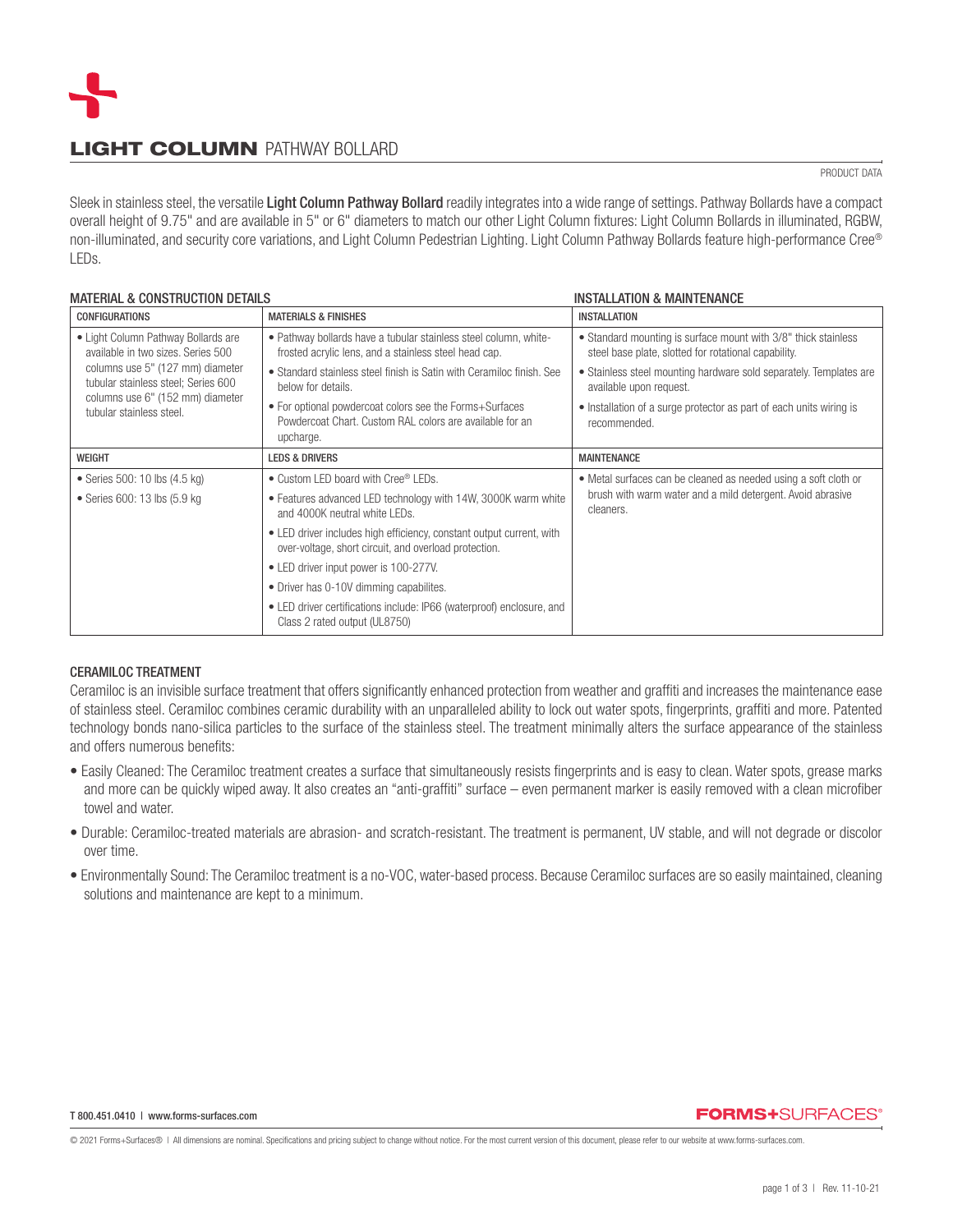### NOMINAL DIMENSIONS

## SURFACE MOUNT WITH J-BOLTS GO AND RESIDENCE AND RESIDENCE PLATE MOUNTING DETAILS



PRODUCT DATA



### LAMP DESCRIPTIONS

| <b>FIXTURE</b> | LAMP      | DESCRIPTION                 | <b>COLOR TEMPERATURE</b> | LUMINAIRE LUMENS* | B.U.G. RATING | <b>STARTING</b><br><b>TEMPERATURE °C</b> |
|----------------|-----------|-----------------------------|--------------------------|-------------------|---------------|------------------------------------------|
| Series 500     | 3000K LED | 14W custom LED light engine | 3000K                    | 886               | B1-U3-G1      | -30                                      |
| Series 500     | 4000K LED | 14W custom LED light engine | 4000K                    | 886               | B1-U3-G1      | $-30$                                    |
| Series 600     | 3000K LED | 14W custom LED light engine | 3000K                    | 808               | B0-U3-G1      | -30                                      |
| Series 600     | 4000K LED | 14W custom LED light engine | 4000K                    | 808               | B0-U3-G1      | $-30$                                    |

\*LED lumens represents the absolute photometry for the luminaire, and indicates the lumens out of the entire fixture.

NOTE: Polar candela and isofootcandle plots can be found on the Light Column Pathway Bollard product page on our website.

## MODEL NUMBERS AND DESCRIPTIONS

| <b>MODEL</b> | <b>DESCRIPTION</b>                                         |
|--------------|------------------------------------------------------------|
| LBLCP-501    | <sup>1</sup> Light Column Pathway Bollard, Series 500, LED |
| LBLCP-601    | <sup>1</sup> Light Column Pathway Bollard, Series 600, LED |

# PRODUCT OPTIONS

The following options are available for an upcharge

| Charl<br>color trom<br>nowdercoat<br>≅+Surtaces<br>⊢horms+<br>∪wdercoat ⊆<br>aaa | RД<br>wdercoat color<br>Gustom |  |  |
|----------------------------------------------------------------------------------|--------------------------------|--|--|
| Stai<br>i separately<br>aless steel mounting hardware sold s                     |                                |  |  |

### **CERTIFICATION**

• ETL and C-ETL listed for wet locations.

## ENVIRONMENTAL CONSIDERATIONS

- Please refer to the Light Column Pathway Bollard Environmental Data Sheets for detailed environmental impact information.
- Light Column Pathway Bollard has high recycled content and is highly recyclable.
- Powdercoat finishes are no- or low-VOC, depending on color.
- Low maintenance.

### T 800.451.0410 | www.forms-surfaces.com

© 2021 Forms+Surfaces® | All dimensions are nominal. Specifications and pricing subject to change without notice. For the most current version of this document, please refer to our website at www.forms-surfaces.com.

**FORMS+**SURFACES®